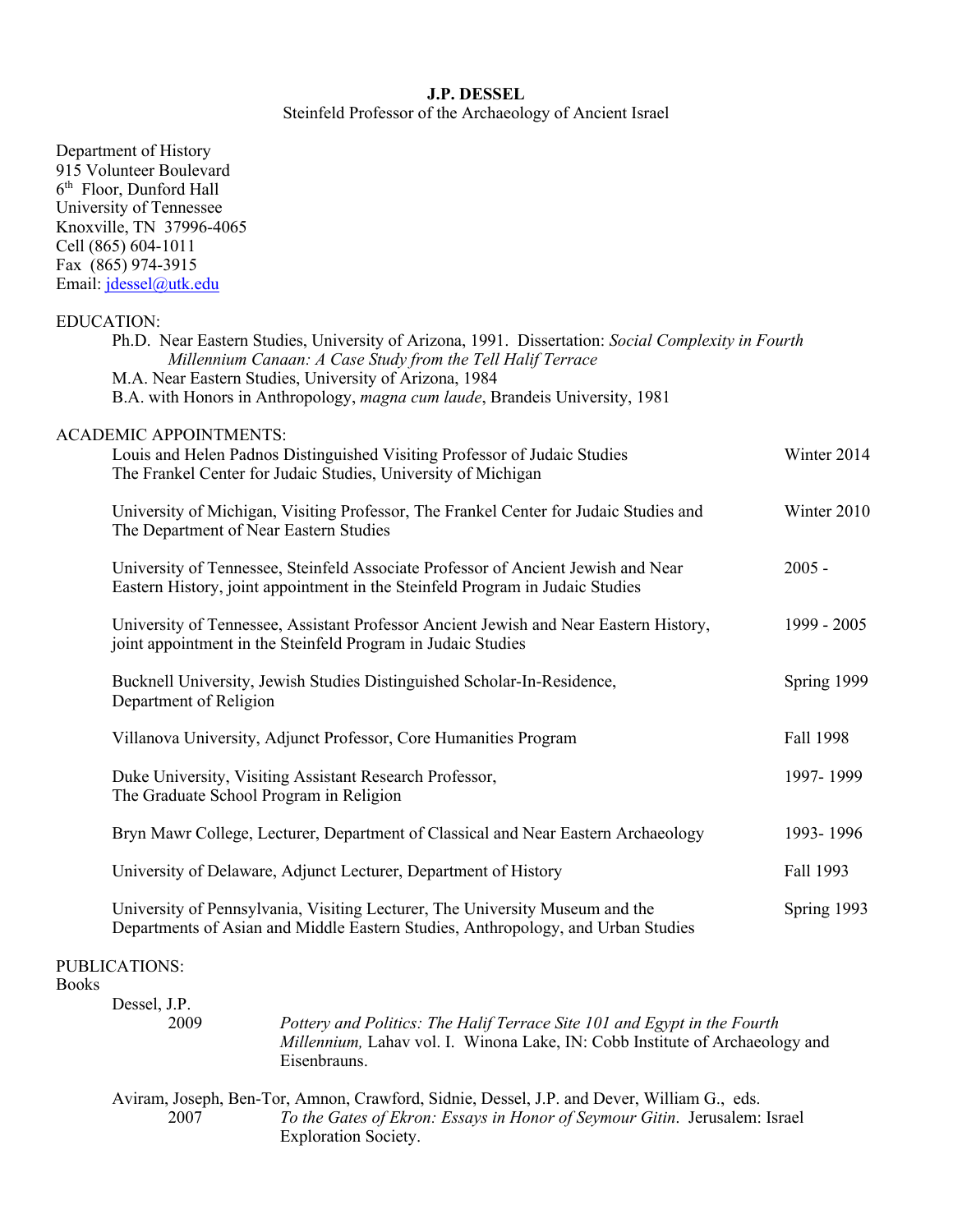Gitin, Seymour, Wright, J. Edward and Dessel, J.P., eds.<br>2006 Confronting the Past, Essays in F

2006 *Confronting the Past, Essays in Honor of William G. Dever*. Winona Lake, IN: Eisenbrauns.

## Articles

| личись |                                              |                                                                                                                                                                                                                                                                                                                                                                                                                                              |
|--------|----------------------------------------------|----------------------------------------------------------------------------------------------------------------------------------------------------------------------------------------------------------------------------------------------------------------------------------------------------------------------------------------------------------------------------------------------------------------------------------------------|
|        | 2017                                         | Looking for the Israelites, The Archaeology of Iron Age I, Chapter 10, in The Old<br>Testament in Archaeology and History, Jennie Ebeling, J. Edward Wright, Mark Elliot,<br>and Paul V.M. Flesher eds., Waco, TX: Baylor University Press, pp. 275-298.                                                                                                                                                                                     |
|        | 2015                                         | Ceramic Female Figurine, in Lahav V, The Iron, Persian and Hellenistic Occupations<br>within the Walls at Tell Halif, Lahav vol. 5, Dan Cole, Winona Lake, IN: Eisenbrauns,<br>pp. 85-89.                                                                                                                                                                                                                                                    |
|        | 2003a                                        | In Search of the Good Book: A Critical Survey of Handbooks on Biblical<br>Archaeology, in Between Text and Artifact: Integrating Archaeology into<br>Biblical Studies Teaching, Archaeology and Bible Series, Milton Moreland, ed.<br>Atlanta and Leiden: Society of Biblical Literature and Brill Academic Publishers,<br>pp. $67 - 98$ .                                                                                                   |
|        | 2003b                                        | Reading Between the Lines: William Foxwell Albright 'In' the Field and 'On' the<br>Field, Near Eastern Archaeology 65/1: 43-50.                                                                                                                                                                                                                                                                                                              |
|        | 2001                                         | The Relationship Between Ceramic Production and Socio-Political<br>Reconfiguration in Fourth Millennium Canaan, in Studies in the Archaeology of<br>Israel and Neighboring Lands in Memory of Douglas L. Esse. Studies in Ancient<br>Oriental Civilization No. 59, ASOR Books No. 5, S. Wolff, ed. Chicago and Atlanta:<br>The Oriental Institute of the University of Chicago and The American Schools of<br>Oriental Research, pp. 99-118. |
|        | 1999                                         | Tell 'Ein Zippori and the Lower Galilee in the Late Bronze and Iron Ages:<br>A Village Perspective, in Galilee Through the Centuries: Confluence of Cultures,<br>Proceedings of the Second International Conference on Galilee in Antiquity, Eric<br>Meyers ed. Winona Lake, IN: Eisenbrauns, pp. 1-32.                                                                                                                                      |
|        | 1988                                         | An Iron Age I Figurine from Tell Halif, <i>Bulletin of the American Schools</i><br>of Oriental Research 269: 59-64.                                                                                                                                                                                                                                                                                                                          |
|        | 1986                                         | The Early Bronze III in Southern Palestine, American Schools of Oriental<br>Research Newsletter 37/3: 12.                                                                                                                                                                                                                                                                                                                                    |
|        | Dessel, J.P. and Joffe, Alexander H.         |                                                                                                                                                                                                                                                                                                                                                                                                                                              |
|        | 2000                                         | Alternative Approaches to Early Bronze Age Pottery, in Ceramics and Change<br>in the Early Bronze of the Southern Levant, Levantine Archaeology 2. G. Philip<br>and D. Baird, eds. Sheffield: Sheffield Academic Press, pp. 31 - 58.                                                                                                                                                                                                         |
|        | Dessel, J.P. and Magness, Jodi<br>1999       | Problems and Issues in the Publication of Archaeological Ceramics, in<br>Archaeology's Publication Problem, volume 2, H. Shanks, ed. Washington D.C.:<br>Biblical Archaeology Society, pp. 95 – 108.                                                                                                                                                                                                                                         |
|        | Joffe, Alexander H. and Dessel, J.P.<br>1995 | Redefining Chronology and Terminology for the Chalcolithic of the Southern                                                                                                                                                                                                                                                                                                                                                                   |
|        | 2001                                         | Levant, Current Anthropology 36(3): 507-518.<br>Joffe, Alexander H., Dessel, J.P., and Hallote, Rachel S.<br>The 'Gilat Woman', Chalcolithic Cult, and the End of Southern Levantine<br>Prehistory, Near Eastern Archaeology 64/1-2:9-23.                                                                                                                                                                                                    |
|        | Meyers, Carol and Dessel, J.P.<br>1999       | A Second Lead Figurine from Tel 'Ein Zippori, Near Eastern Archaeology<br>$62(1): 53-54.$                                                                                                                                                                                                                                                                                                                                                    |
|        |                                              |                                                                                                                                                                                                                                                                                                                                                                                                                                              |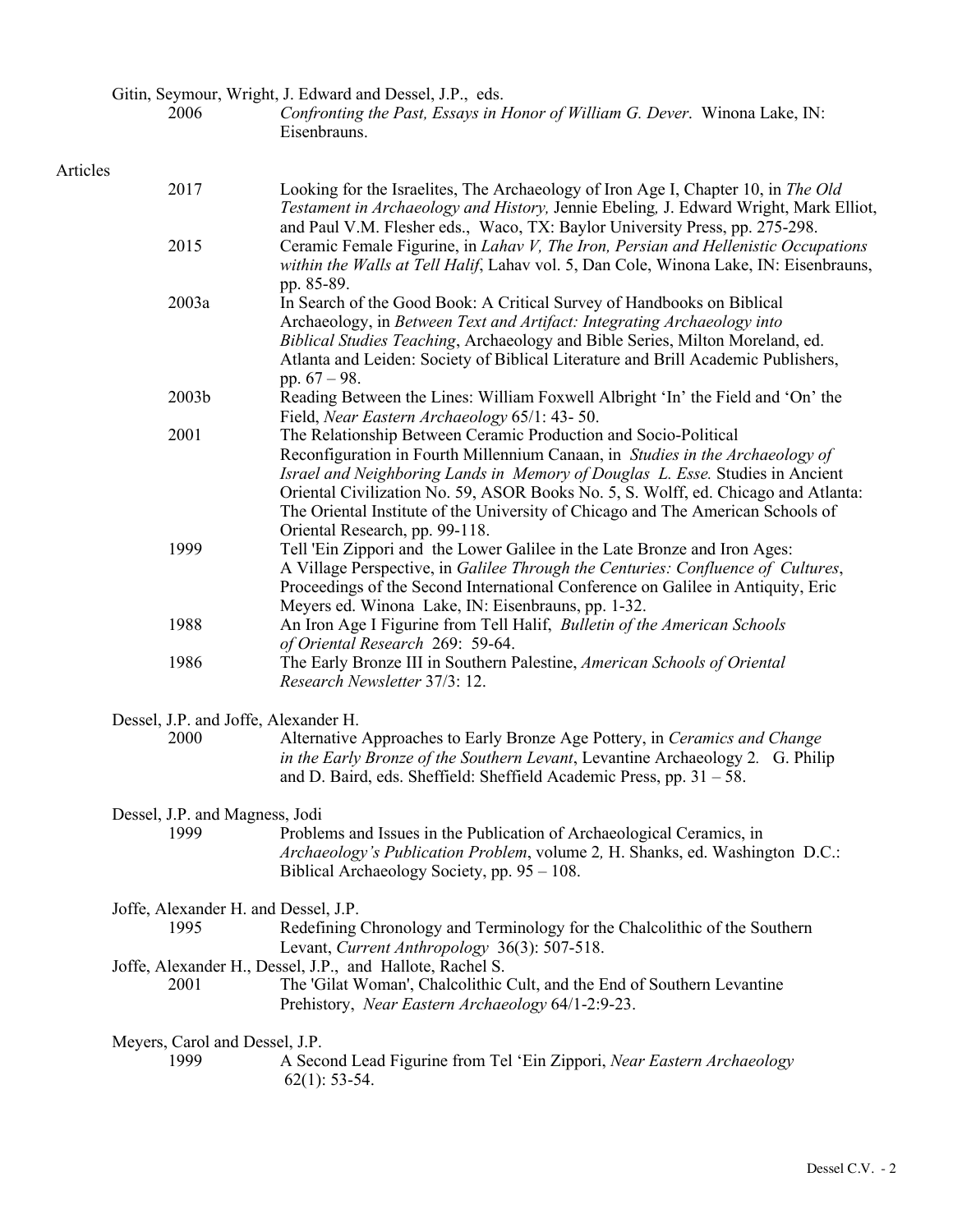Osborne, J. Harrison, T., Batiuk, S., Welton, L., Dessel, J.P., Denel, E. and Demirci, O.

2019 Urban Built Environments in Early 1<sup>st</sup> Millennium B.C.E. Syro-Anatolia: Results of the Tayinat Archaeological Project, 2004-2016. *Bulletin of the American Schools of Oriental Research* 382: 261-312.

### Site Reports

Dessel, J.P., Meyers, Eric, and Meyers, Carol 2001 Tell 'Ein Zippori, *Israel Exploration Journal* 51(1): 99 - 105. 1998 Tell 'Ein Zippori, *Israel Exploration Journal* 48(3-4): 281-285. 1997 Tell 'Ein Zippori, *Israel Exploration Journal* 47(3-4): 268-271. 1995 Tell 'Ein Zippori, *Israel Exploration Journal* 45(4): 288 - 292. Dessel, J. P., Alpert –Nakhai, Beth and Wisthoff, Bonnie Forthcoming *The Final Report of Tell el-Wawiyat, Israel*. 1993 Tell el-Wawiyat, in *The Encyclopedia of Archaeological Excavations in the Holy Land* volume 4, second edition, E. Stern, ed. New York: Simon and Schuster, pp. 1500-1501 1990 Tell el-Wawiyat (Bet Netofa Valley)-1987, *Excavations and Surveys in Israel 1988/89* volume 7-8: 183-184. 1989 Tell el-Wawiyat, 1987, *Israel Exploration Journal* 39(1-2):102-104. 1988a Tell el-Wawiyat, *Revue Biblique* 95(2):247-251. 1988b Tell el-Wawiyat -1986, *Excavations and Surveys in Israel 1987/88* volume 6: 100 - 102. 1988c Tell el-Wawiyat, *Israel Exploration Journal* 37(2-3):181-185. Book Reviews Dessel, J.P. 2002 Review of *Archaeology of the Land of the Bible, volume II, The Assyrian, Babylonian and Persian Periods 732 – 332 BCE*, by Ephraim Stern, in *Biblical Archaeology Review* 28/6: 58-59. 1999 Review *of Mediterranean Peoples in Transition, Thirteenth to Early Tenth Centuries BCE*, S. Gitin, A. Mazar and E. Stern, eds., in *The Bulletin of the American Schools of Oriental Research* 318 : 73-74. 1998 Review of *Archaeology and Biblical Interpretation,* John R. Bartlett, ed., in *Near Eastern Archaeology* 61 (3): 180-181. 1996 Review of *The Late Bronze Egyptian Garrison at Beth Shan: A Study of Levels VII and VIII,* volumes I and II, by Frances W. James and Patrick E. McGovern, in *American Journal of Archaeology* 100: 787-788. 1996 Review of *Before Writing*, volume I, by Denise Schmandt-Besserat, in *American Antiquity* 61(1): 159-160.

> 1995 Review of *Judahite Burial Practices and Beliefs About the Dead*, by Elizabeth Bloch-Smith, in *Biblical Archaeologist* 58(3) : 172-173.

1994 Review of *City of David Excavations Final Report III*, Qedem 33, Alon de Groot and Donald Ariel eds., in *American Journal of Archaeology* 98(3) : 569-570.

#### Encyclopedia Entries Dessel, J.P.

| Dessei, j.f.      |                                                                                      |
|-------------------|--------------------------------------------------------------------------------------|
| 1997a             | Tell el-'Ajjûl, in The Oxford Encyclopedia of Archaeology in the Near East,          |
|                   | vol. 1, E. Meyers, ed., New York: Oxford University Press, pp. 38-40.                |
| 1997 <sub>b</sub> | Tell 'Ein Zippori, in The Oxford Encyclopedia of Archaeology in the Near East,       |
|                   | vol. 2, E. Meyers, ed., New York: Oxford University Press, pp. 227-228.              |
| 1997 <sub>c</sub> | Excavation Strategy, in The Oxford Encyclopedia of Archaeology in the Near           |
|                   | <i>East, vol. 2, E. Meyers, ed., New York: Oxford University Press, pp. 293-294.</i> |
| 1997d             | Jaffa, in The Oxford Encyclopedia of Archaeology in the Near East,                   |
|                   | vol. 3, E. Meyers, ed., New York: Oxford University Press, pp. 206-207.              |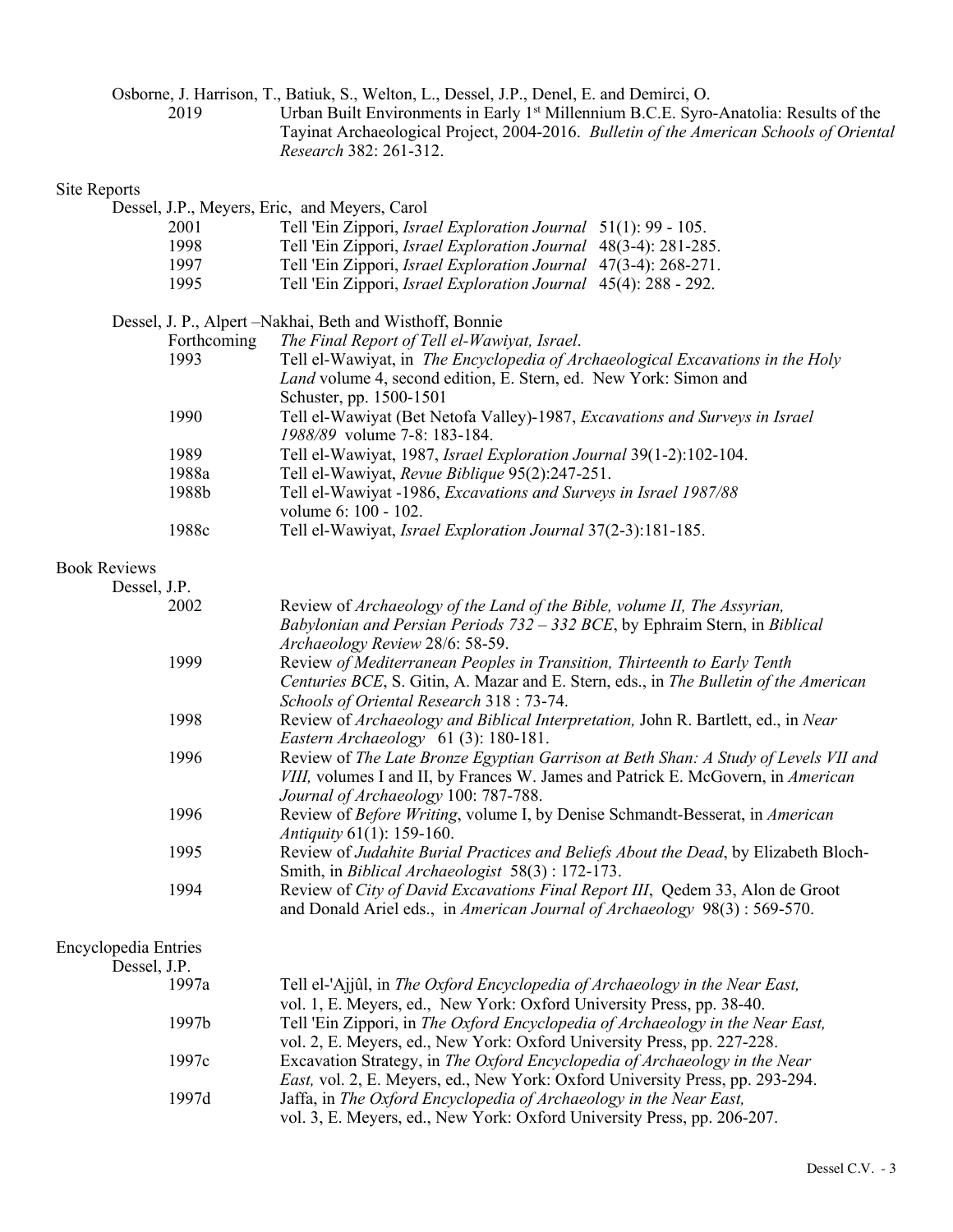| 1997e                                 | Ketef Hinnom, in The Oxford Encyclopedia of Archaeology in the Near East,                                                                       |                 |
|---------------------------------------|-------------------------------------------------------------------------------------------------------------------------------------------------|-----------------|
|                                       | vol. 3, E. Meyers, ed., New York: Oxford University Press, pp. 285-286.                                                                         |                 |
| 1997f                                 | Ramat Rahel, in The Oxford Encyclopedia of Archaeology in the Near East,                                                                        |                 |
|                                       | vol. 4, E. Meyers, ed., New York: Oxford University Press, pp. 402-404.                                                                         |                 |
| 1997g                                 | Soundings, in The Oxford Encyclopedia of Archaeology in the Near East,<br>vol. 5, E. Meyers, ed., New York: Oxford University Press, pp. 59-60. |                 |
| 1997h                                 | Yavneh Yam, in The Oxford Encyclopedia of Archaeology in the Near East,                                                                         |                 |
|                                       | vol. 5, E. Meyers, ed., New York: Oxford University Press, pp. 374-375.                                                                         |                 |
|                                       |                                                                                                                                                 |                 |
| FELLOWSHIPS, GRANTS, and AWARDS:      |                                                                                                                                                 |                 |
|                                       | Annual Professor, Albright Institute of Archaeological Research                                                                                 | Spring 2020     |
|                                       | Albright Service Award, American Schools of Oriental Research                                                                                   | 2015            |
|                                       | NEH Fellowship, Acting Locally: Rethinking the Late Bronze Age and Iron Age I                                                                   | 2011-2012       |
| From a Village Perspective.           |                                                                                                                                                 |                 |
|                                       | Frankel Fellowship in Judaic Studies, Frankel Center of Judaic Studies                                                                          | Fall 2009       |
|                                       | University of Michigan, In Search of Biblical Elders: Public Space and                                                                          |                 |
| Rural Elites In Pre-Monarchic Israel. |                                                                                                                                                 |                 |
|                                       | Finalist, UT National Alumni Association Outstanding Teacher Award                                                                              | 2007            |
|                                       | Junior Teaching Award - College of Arts and Sciences                                                                                            | $2005 - 2006$   |
|                                       | Professional Development Award, Office of Research, \$3,975.00                                                                                  | <b>May 2006</b> |
|                                       | Shelby White – Leon Levy Program For Archaeological Publications,                                                                               | Mar. 2005       |
|                                       | The Semitic Museum, Harvard University. The Final Publication of Tell el-Wawiyat.                                                               |                 |
| \$15,000                              |                                                                                                                                                 |                 |
|                                       | Shelby White – Leon Levy Program For Archaeological Publications,                                                                               | Feb. 2003       |
|                                       | The Semitic Museum, Harvard University. The Final Publication of Tell el-Wawiyat.                                                               |                 |
| \$15,000                              |                                                                                                                                                 |                 |
|                                       | SARIF Award for International Conferences, Office of Research, University of                                                                    | 2002            |
|                                       | Tennessee, International Conference on the origins of the Egyptian State                                                                        |                 |
|                                       | Institute of Archaeology, Jagiellonian, Cracow Poland \$1,200. Completed                                                                        |                 |
|                                       | Small Grant/ Travel Award, Office of Research, University of Tennessee                                                                          | 2000            |
|                                       | Tell 'Ein Zippori Excavation Project, \$1,500. Completed                                                                                        |                 |
|                                       | Small Grant Award, Office of Research, University of Tennessee                                                                                  | 2000            |
|                                       | Tell 'Ein Zippori Excavation Project, \$5,000. Completed.                                                                                       |                 |
|                                       | National Endowment for the Humanities Fellowship, AIAR (declined)                                                                               | 1998-1999       |
|                                       | Graduate Research Scholarship, University of Arizona                                                                                            | 1988-1989       |
|                                       | Cobb Research Fellowship, Cobb Institute of Archaeology, Mississippi State Univ.                                                                | 1986-1988       |
|                                       | Scheuer Fellowship, American Schools of Oriental Research                                                                                       | 1985-1986       |
|                                       | Albright Fellowship, American Schools of Oriental Research                                                                                      | 1984-1985       |
|                                       | Barton Fellowship, American Schools of Oriental Research (declined)                                                                             | 1984-1985       |
|                                       | Amster Memorial Award, Jewish Community Foundation, Tucson AZ                                                                                   | May 1985        |
|                                       | Graduate Tuition Scholarship, University of Arizona                                                                                             | Fall 1982       |
| Zion Foundation Travel Grant          |                                                                                                                                                 | June 1981       |
|                                       | ARCHAEOLOGICAL FIELD & LABORATORY EXPERIENCE:                                                                                                   |                 |
|                                       | Field Archaeologist: Tell Able Beit Ma'acah, Israel.                                                                                            | Summer 2019     |
|                                       | Directors: Dr. Na'ama Yahalon-Mack, Dr. Nava Panitz-Cohen, Dr. Robert Mullins                                                                   |                 |
|                                       | Co-Field Director: Tayinat Archaeology Project, Turkey. Director: Dr. T. Harrison                                                               | Summer 2006-    |
|                                       | Ceramic Analyst: Hacimusalar, Turkey. Director: Dr. I. Özen, Bilkent University                                                                 | Summer 2005     |
|                                       | Co- Director: Tell 'Ein Zippori, Sepphoris Regional Project, Israel                                                                             | Summer 1996 -   |
|                                       | Field Director: Tell 'Ein Zippori, Sepphoris Regional Project, Israel                                                                           | Summer 1993-94  |
|                                       |                                                                                                                                                 |                 |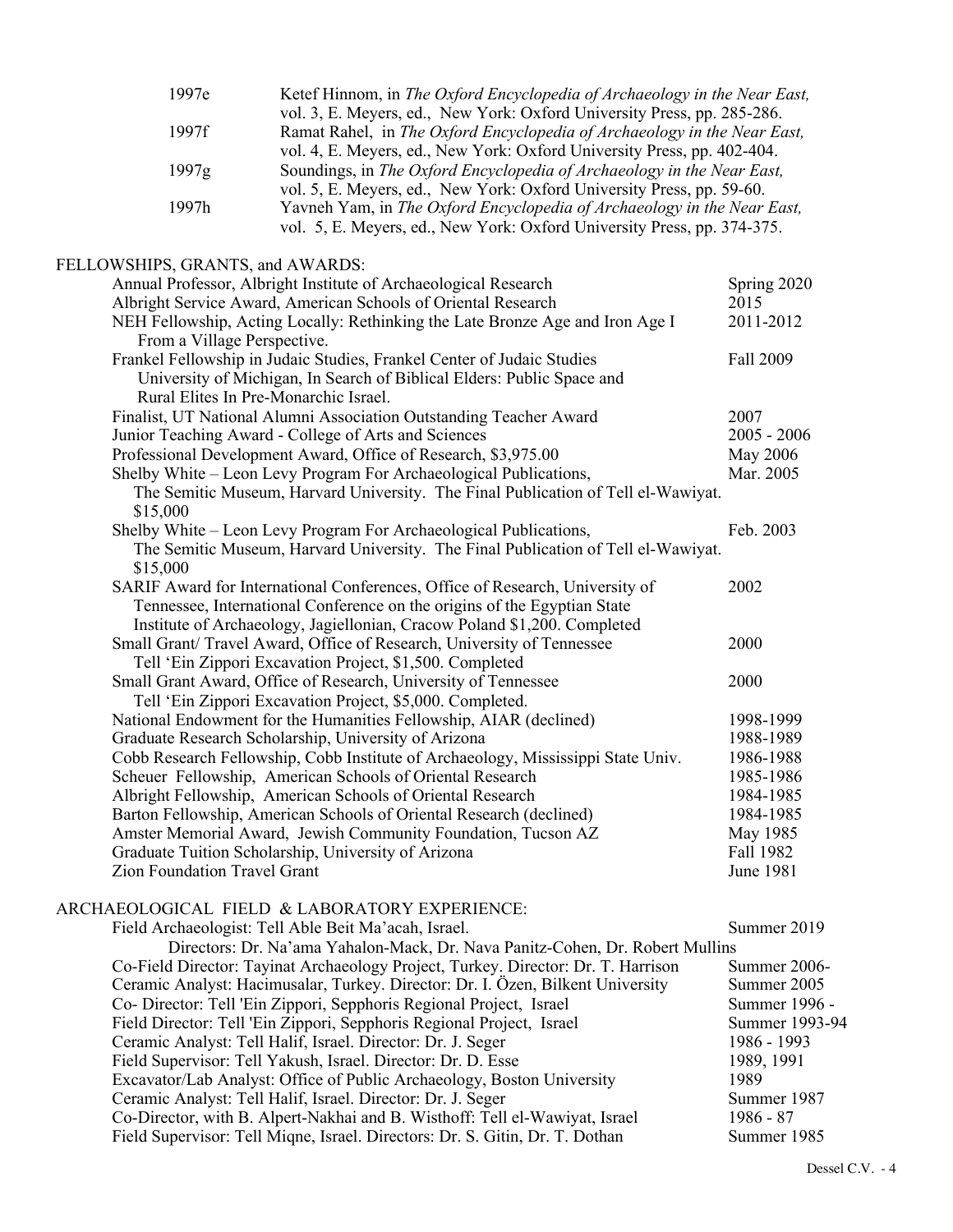| Area Supervisor: Tell Halif Terrace, Israel. Director: Dr. P. Jacobs<br>Survey Team: Prehistoric Survey of the Central Negev, Israel. Director: Dr. S. Rosen<br>Area Supervisor: Shiqmim, Israel. Director: Dr. T. Levy<br>Area Supervisor: Kazrin, Israel. Director: T. Ma'oz<br>Area Supervisor: Tell Miqne, Israel. Directors: Dr. S. Gitin, Dr. T. Dothan<br>Area Supervisor: Tell Gezer, Israel. Director: Dr. W.G. Dever<br>Area Supervisor: Tell Halif, Israel. Director: Dr. J. Seger<br>Archaeology Lab Analyst: Arizona State Museum, Tucson, AZ<br>Area Supervisor: City of David Excavations, Israel. Director: Dr. Y. Shiloh<br>Area Supervisor: Tell Qatif, Egypt. Director: Dr. I. Gilead<br>Area Supervisor: Tell Halif, Israel. Director: Dr. J. Seger<br>Area Supervisor: Tell Dor, Israel. Director: Dr. S. Gitin | Spring 1985<br>Fall 1984<br>Fall 1984<br>Summer 1984<br>Summer 1984<br>Summer 1984<br>Summer 1983<br>1982-1983<br>Summer 1982<br>Summer 1981<br>1980 - 1983<br>Spring 1980 |
|--------------------------------------------------------------------------------------------------------------------------------------------------------------------------------------------------------------------------------------------------------------------------------------------------------------------------------------------------------------------------------------------------------------------------------------------------------------------------------------------------------------------------------------------------------------------------------------------------------------------------------------------------------------------------------------------------------------------------------------------------------------------------------------------------------------------------------------|----------------------------------------------------------------------------------------------------------------------------------------------------------------------------|
| <b>SCHOLARLY PAPERS and SESSION CHAIRS</b><br>Session Chair, Archaeology of Israel, The American Schools of Oriental Research<br>Annual Meeting, San Diego.                                                                                                                                                                                                                                                                                                                                                                                                                                                                                                                                                                                                                                                                          | November 2019                                                                                                                                                              |
| The Hinterland of Milk and Honey: Archaeological Evidence for Rural Complexity<br>in Iron Age I Galilee, Archaeological Institute of America, Annual Meeting, San Diego                                                                                                                                                                                                                                                                                                                                                                                                                                                                                                                                                                                                                                                              | January 2019                                                                                                                                                               |
| Session Chair, Archaeology of Israel, The American Schools of Oriental Research<br>Annual Meeting, Denver.                                                                                                                                                                                                                                                                                                                                                                                                                                                                                                                                                                                                                                                                                                                           | November 2018                                                                                                                                                              |
| Session Chair, Archaeology of Israel, The American Schools of Oriental Research<br>Annual Meeting, Boston                                                                                                                                                                                                                                                                                                                                                                                                                                                                                                                                                                                                                                                                                                                            | November 2017                                                                                                                                                              |
| Neo-Assyrian Kinalia, Archaeological Institute of America, Annual Meeting, Toronto                                                                                                                                                                                                                                                                                                                                                                                                                                                                                                                                                                                                                                                                                                                                                   | January 2017                                                                                                                                                               |
| The Late Bronze Age at Tell Halif. The American Schools of Oriental Research<br>Annual Meeting, San Antonio                                                                                                                                                                                                                                                                                                                                                                                                                                                                                                                                                                                                                                                                                                                          | November 2016                                                                                                                                                              |
| Session Chair, Archaeology of Israel, The American Schools of Oriental Research<br>Annual Meeting, San Antonio                                                                                                                                                                                                                                                                                                                                                                                                                                                                                                                                                                                                                                                                                                                       | November 2016                                                                                                                                                              |
| On Edge, Neo-Assyrian Kinilia and the Late Iron Age (Iron III) at Tell Tayinat.<br>Karkemish-Tayinat Workshop, Department of History and Cultures, University of Bologna                                                                                                                                                                                                                                                                                                                                                                                                                                                                                                                                                                                                                                                             | November 2016                                                                                                                                                              |
| Sarrat Ekron: Worming Your Way Out of the 7 <sup>th</sup> C. BCE. Transmissions Manuscripts<br>Culture Research Seminar, University of Tennessee Humanities Center.                                                                                                                                                                                                                                                                                                                                                                                                                                                                                                                                                                                                                                                                  | March 2016                                                                                                                                                                 |
| The Rise and Fall of Tell Tayinat-Kunulua: Statuary and State Formation<br>in the 'Amuq Plain. Khirbet Summeily and its Significance for Understanding the<br>Kingdoms of David and Solomon, Cobb Institute of Archaeology, Mississippi State University, MS                                                                                                                                                                                                                                                                                                                                                                                                                                                                                                                                                                         | February 2016                                                                                                                                                              |
| Session Chair, Archaeology of Israel, The American Schools of Oriental Research<br>Annual Meeting, Atlanta                                                                                                                                                                                                                                                                                                                                                                                                                                                                                                                                                                                                                                                                                                                           | November 2015                                                                                                                                                              |
| Session Chair, Archaeology of Israel, The American Schools of Oriental Research<br>Annual Meeting, San Diego                                                                                                                                                                                                                                                                                                                                                                                                                                                                                                                                                                                                                                                                                                                         | November 2014                                                                                                                                                              |
| Statuary and State Formation: Iron Age Conundrums from Tell Tayinat, Turkey.<br>Field Archaeology Series, IPCAA and the Kelsey Museum, University of Michigan, Ann Arbor MI                                                                                                                                                                                                                                                                                                                                                                                                                                                                                                                                                                                                                                                          | October 2012                                                                                                                                                               |
| Why Chronology Matters: The Highs and Lows of the Iron Age II. Society<br>of Biblical Literature Annual Meeting, San Francisco, CA                                                                                                                                                                                                                                                                                                                                                                                                                                                                                                                                                                                                                                                                                                   | November 2011                                                                                                                                                              |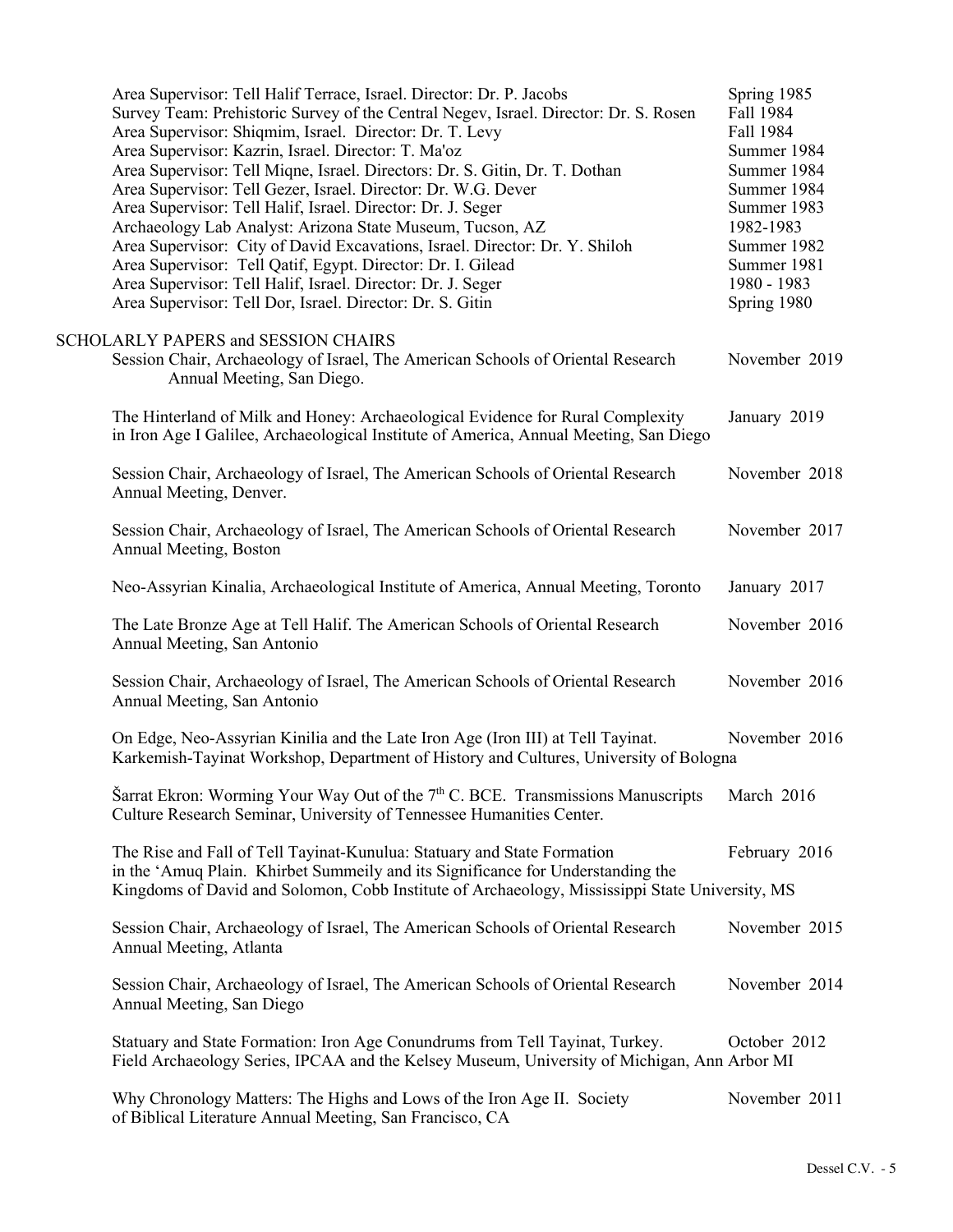| The Archaeology of Ethnogenesis: Why the Israelite Are Not the Only<br>Chosen People. The American Schools of Oriental Research Annual Meeting, San Francisco, CA                                                                                                                                    | November 2011 |
|------------------------------------------------------------------------------------------------------------------------------------------------------------------------------------------------------------------------------------------------------------------------------------------------------|---------------|
| Who are the Canaanites? Ethnicity in the Late Bronze Age. The Future of<br>Biblical Archaeology, 2011 Southwest Baptist Theological Seminary, Fort Worth, TX                                                                                                                                         | October 2011  |
| Late Iron Age Tell Tayinat, The Field 5 Excavations. The American Schools of<br>Oriental Research Annual Meeting, Atlanta, GA                                                                                                                                                                        | November 2010 |
| Tell Tayinat, Turkey: The Origins and Organization of Small-Scale States<br>in the Iron Age Levant. The Ancient Near East in the 12 <sup>th</sup> -10 <sup>th</sup> Centuries<br>B.C.E.: Culture and History, 2010 International Meeting, University of Haifa, Israel                                | May 2010      |
| In Search of Biblical Elders: Public Space and Rural Elites in Pre-Monarchic Israel.<br>Frankel Center for Advanced Judaic Studies Colloquia, University of Michigan, Ann Arbor, MI                                                                                                                  | October 2009  |
| Ethnicity, Ethnogenesis and Material Culture: Connections Real or Imagined.<br>Fellows Workshop, Frankel Center for Advanced Judaic Studies, University of Michigan, Ann Arbor, MI                                                                                                                   | October 2009  |
| In Search of the Good Book: A Critical Survey of Handbooks on Biblical<br>Archaeology. Society of Biblical Literature Annual Meeting, San Antonio, TX                                                                                                                                                | November 2004 |
| Rural Elites in the Iron Age I: Between City-State and Secondary States<br>in the Southern Levant. Current Issues in State Formation: The Mediterranean And Beyond,<br>An International Colloquium at the University of North Carolina, Chapel Hill                                                  | October 2003  |
| Vernacular Public Architecture in the Iron Age I: Archaeological Evidence for<br>Rural Elites. The American Schools of Oriental Research Annual Meeting, Toronto                                                                                                                                     | November 2002 |
| Colonialism, Commerce and the Initial Unification of the Egyptian State:<br>Egypto-Canaanite Relations in the Fourth Millennium. International Conference<br>on the Origins of the State, Predynastic and Early Dynastic Egypt, Institute of Archaeology,<br>Jagiellonian University, Cracow, Poland | August 2002   |
| Life in the Big House: Social Order and Tell 'Ein Zippori in the Iron Age I.<br>Department of Classical and Ancient Mediterranean Studies, Pennsylvania State<br>University, State College, PA                                                                                                       | January 2001  |
| Life in the Big House. The American Schools of Oriental Research Annual<br>Meeting, Nashville, TN                                                                                                                                                                                                    | November 2000 |
| Village Elders of 'Ein Zippori: The Hinterland of Milk and Honey<br>in Text and Artifact. Society of Biblical Literature Annual Meeting, Nashville, TN                                                                                                                                               | November 2000 |
| A Critical Survey of Textbooks Relevant for Understanding the Material<br>Culture of 'Biblical Archaeology.' Integrating Archaeology into Biblical Studies:<br>A Consultation Series for Improving Instruction. Duke University, Durham, NC                                                          | October 2000  |
| Readings Between the Lines: Digging the New Millennium. W.F. Albright<br>Symposium, The American Schools of Oriental Research Annual Meeting, Boston, MA                                                                                                                                             | November 1999 |
| The First Four Seasons of Excavation of Tell 'Ein Zippori: The Late Bronze and November 1999<br>Iron Age from a Rural Perspective. The American Schools of Oriental Research<br>Annual Meeting, Boston, MA                                                                                           |               |
| How 'Ya Going to Keep Them Down on the Farm Once They Have Seen EZ:                                                                                                                                                                                                                                  | August 1997   |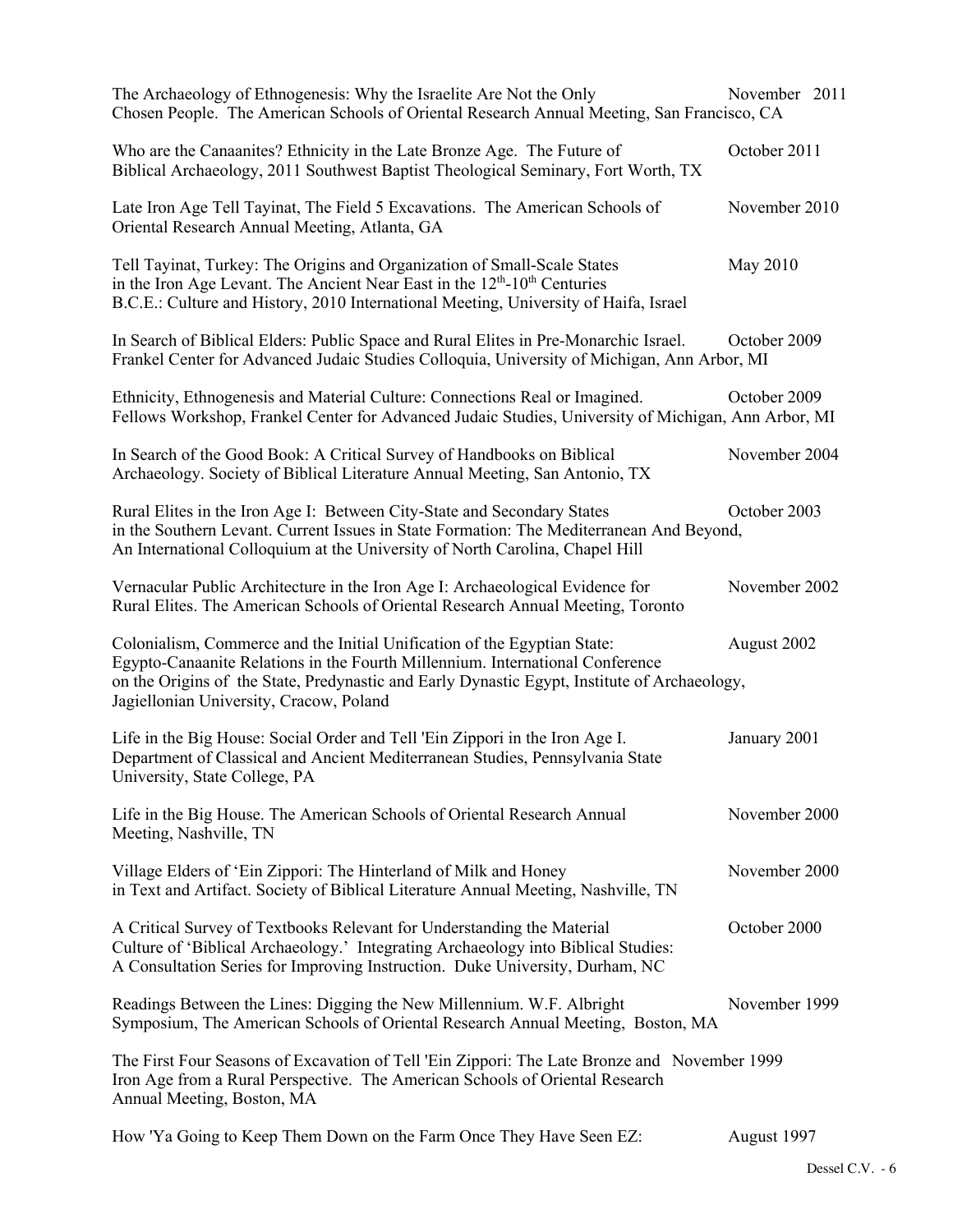| Rural Elites in the Late Bronze and Iron Age at Tell 'Ein Zippori, Israel.<br>'Dogpatch: Rubes Hicks and Hillbillies in the Ancient Near East.' Jewish Studies<br>Program Symposium, Pennsylvania State University, State College, PA |                  |
|---------------------------------------------------------------------------------------------------------------------------------------------------------------------------------------------------------------------------------------|------------------|
| Tel 'Ein Zippori and the Lower Galilee in the Bronze and Iron Ages.<br>Sepphoris in Galilee: The Second International Conference on the Galilee in Antiquity.<br>North Carolina Museum of Art and Duke University, Durham NC          | January 1997     |
| Session Chair and Respondent: Pottery Analysis and Interpretation Seminar.<br>The American Schools of Oriental Research Annual Meeting, Washington, D.C.                                                                              | November 1996    |
| The Publication of Archaeological Ceramics: Content and Context.<br>Society of Biblical Literature Annual Meeting, Washington D.C.                                                                                                    | November 1996    |
| The Excavations at Tell 'Ein Zippori. The American Schools of Oriental Research<br>Annual Meeting, Philadelphia, PA                                                                                                                   | November 1995    |
| Ceramic Production and Socio-Political Reconfiguration in Fourth Millennium<br>Palestine. Society for American Archaeology Annual Meeting, Minneapolis, MN                                                                            | May 1995         |
| The Relationship Between Ceramic Production and Socio-Political<br>Reconfiguration in Fourth Millennium Palestine. Workshop on Early Bronze Age<br>Pottery in the Southern Levant, University of Durham, Durham England               | <b>July 1995</b> |
| Respondent: Pottery Analysis and Interpretation Seminar. The American Schools<br>of Oriental Research Annual Meeting, Chicago, IL                                                                                                     | November 1994    |
| Respondent: Pottery Analysis and Interpretation Seminar. The American Schools<br>of Oriental Research Annual Meeting, Washington D.C.                                                                                                 | November 1993    |
| The Relationship Between Form, Ware and Function in the Early Bronze I<br>Ceramic Assemblage from the Halif Terrace. The American Schools of Oriental<br>Research Annual Meeting, San Francisco, CA                                   | November 1992    |
| Egypto-Canaanite Relations in the Fourth Millennium: A View From the<br>Halif Terrace. The American Research Center in Egypt Annual Meeting, Boston, MA                                                                               | April 1991       |
| The Relationship Between Craft Specialization and Social Complexity<br>in Fourth Millennium Canaan. The American Schools of Oriental Research<br>Annual Meeting, New Orleans, LA                                                      | November 1990    |
| The Role of Tell Halif in Early Bronze I Canaan.<br>The American Schools of Oriental Research Annual Meeting, Chicago, IL                                                                                                             | November 1988    |
| The First and Second Seasons of Excavation at Tell el-Wawiyat.<br>The American Schools of Oriental Research Annual Meeting, Boston, MA                                                                                                | December 1987    |
| The First Season of Excavation at Tell el-Wawiyat. The American Schools<br>of Oriental Research Southeast Region Annual Meeting, Atlanta GA                                                                                           | March 1987       |
| PUBLIC and INVITED LECTURES:<br>The Changing Face of Tell Tayinat: The Assyrian Remaking of a Luwian Landmark.<br>East Tennessee Chapter of the Archaeological Institute of America, Knoxville TN                                     | September 2014   |
| The Rise and Fall of Tell Tayinat-Kunulua; Statuary and State Formation<br>in the 'Amuq Plain, Turkey. Institute of Oriental Manuscripts, Russian<br>Academy of Science, St. Petersburg, Russia                                       | August 2014      |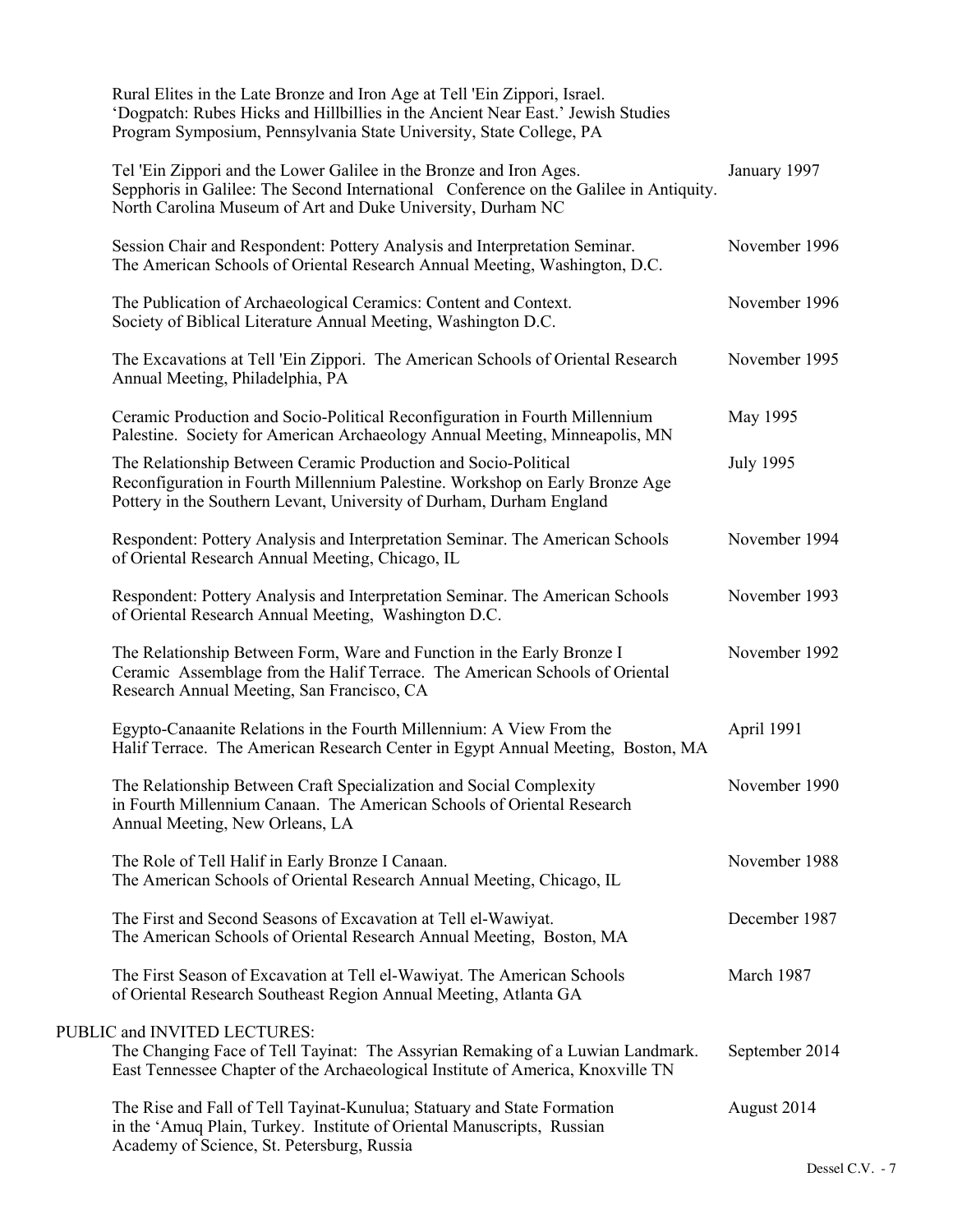| The Rise and Fall of Tell Tayinat-Kunulua: Statuary and State Formation<br>in the 'Amuq Valley, Turkey. Pázmány Péter Katolikus University,<br>Department of Near Eastern Studies, Budapest Hungary              | December 2013  |
|------------------------------------------------------------------------------------------------------------------------------------------------------------------------------------------------------------------|----------------|
| The State of the State: Tell Tayinat Turkey. University of Tennessee<br>Science Forum, Knoxville TN                                                                                                              | November 2012  |
| New Excavations at Tell Tayinat: An Iron Age Kingdom in Southeast Turkey.<br>East Tennessee Chapter of the Archaeological Institute of America, Knoxville TN                                                     | April 2011     |
| The Renewed Excavations at Tell Tayinat: An Iron Age Kingdom in Southeastern<br>Turkey. Department of Near Eastern Studies Colloquia, University of Michigan, Ann Arbor MI                                       | January 2010   |
| New Excavations at Tell Tayinat: An Iron Age Kingdom in Southeast Turkey.<br>East Tennessee Chapter of the Archaeological Institute of America, Knoxville, TN                                                    | October 2007   |
| Invited Guest Lecturer, Koç University, Istanbul<br>Undergraduate Lectures: Introduction to Judaism (2 parts)<br>Graduate Lecture: The Bible, Archaeology, and Politics in Israel                                | December 2005  |
| The Results of the Excavation of Tell 'Ein Zippori.<br>Judaic Studies Program, University of Arizona, Tucson AZ                                                                                                  | March 2004     |
| Just Who Are the Israelites. Faculty Symposium, 10th Anniversary,<br>Steinfeld Program in Judaic Studies, University of Tennessee, Knoxville, TN                                                                 | October 2003   |
| Egypto-Canaanite Relations in the 4th Millennium.<br>East Tennessee Chapter of the Archaeological Institute of America, Knoxville, TN                                                                            | December 2002  |
| Rural Elites in the Late Bronze and Iron Age in the Southern Levant.<br>Vanderbilt Divinity School, Vanderbilt University, Nashville, TN                                                                         | October 2002   |
| The Israelite Settlement in Light of Tell 'Ein Zippori. Biblical Archaeology<br>Symposium Florida International University, Miami, FL                                                                            | January 2001   |
| Egypt and Canaan During the Pre and Early Dynastic Periods.<br>Program in Mediterranean Archaeology, the Michael C. Carlos Museum<br>and the Department of Middle Eastern Studies, Emory University, Atlanta, GA | September 2000 |
| New Finds from Tell 'Ein Zippori. University of Tennessee Science Forum<br>Knoxville, TN                                                                                                                         | August 2000    |
| Ethnicity in the Ancient Near East. $22nd$ Annual Workshop for Teachers of<br>Social Studies, Department of History, University of Tennessee, Knoxville TN                                                       | March 2000     |
| Israelite Settlement and the Archaeology of Villages. Jewish Studies Program<br>University of Delaware, Newark, DE                                                                                               | December 1998  |
| The Late Bronze and Iron Age of the Southern Levant from a Rural Perspective.<br>Department of Classics and the Kelsey Museum of Archaeology, University of<br>Michigan, Ann Arbor, MI                           | November 1998  |
| Rural Elites in the Biblical World. Department of Religion, Bucknell University<br>Lewisburg, PA                                                                                                                 | October 1998   |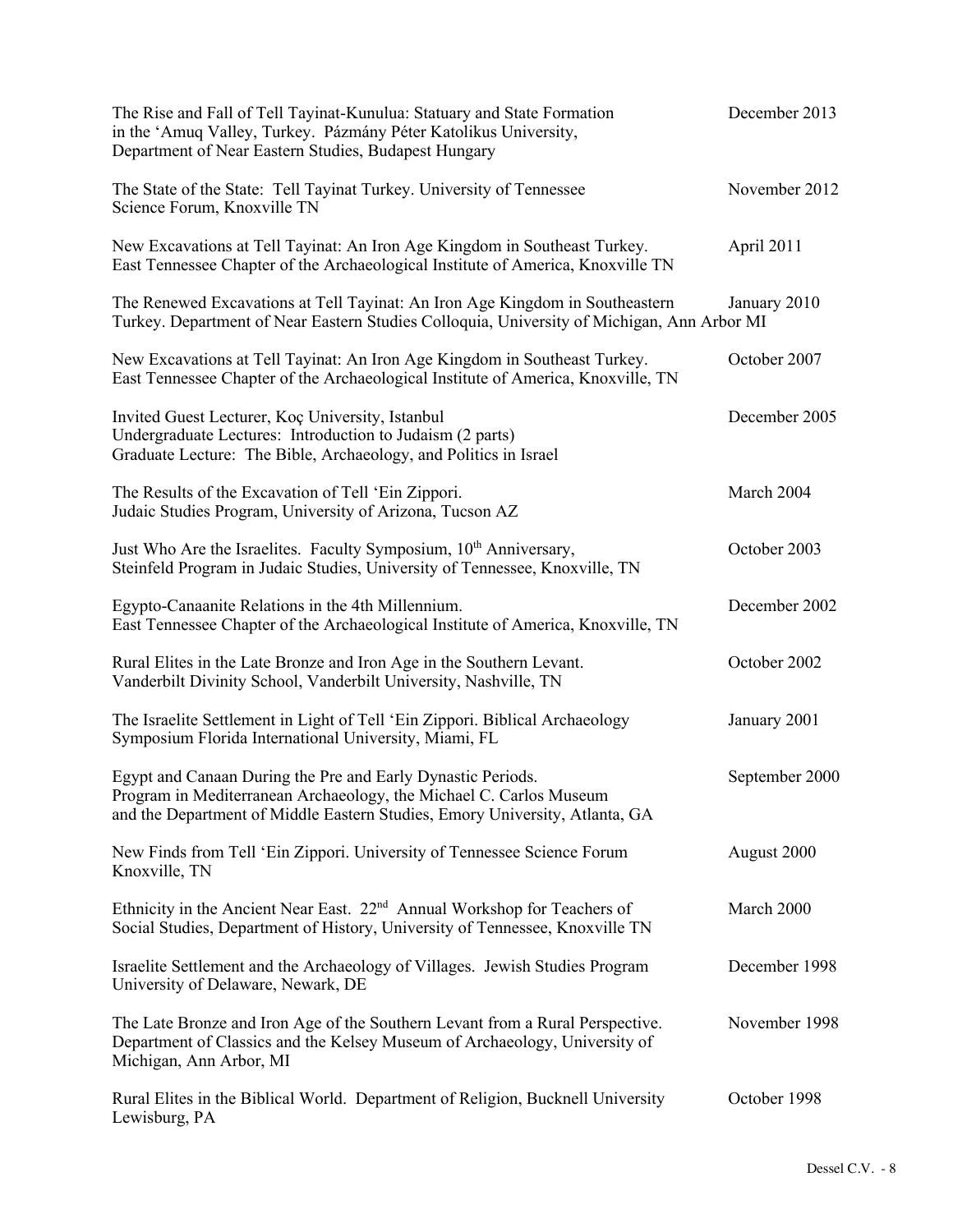Rural Elites in the Late Bronze and Iron Age of the Levant. Department of Sociology October 1998 and Anthropology and the Berman Center, Lehigh University, Lehigh, PA

The Excavation at Tell 'Ein Zippori. Philadelphia Chapter of the Archaeological October 1995 Institute of America, Philadelphia, PA

### GRADUATE ADVISING:

- Ph.D. Committee: Jack Love, Second Temple Period Judaism, Department of History, University of Tennessee. October, 2019.
- Ph.D. Committee: Helen Dixon, "Phoenician Mortuary Practice in the Iron I-II (1100 500 BCE) Coastal Levantine Homeland," Department of Near Eastern Studies, University of Michigan, July 2013.
- M.A. Thesis Committee: Joshua Wilson, "Iron Age II 'High Places': Metonymy in Literature and *Realia* in Archaeology." Frankel Center for Judaic Studies, University of Michigan, April 2013.
- Ph.D. Committee: Kathleen Alsup, " New Insights on the Peopling of the New World: Analysis of Migration Waves and Ancestral Areas of the First Americans." Department of Anthropology, University of Tennessee, Knoxville, June 2012.
- Ph.D. Committee: Craig Tyson, "Israel's Kin Across the Jordan: A Social History of the Ammonites in the Iron Age II (1000– 500 BCE)." Department of Near Eastern Studies, University of Michigan, April 2011.
- M.A. Thesis Director: Meagan Ayer, "Nabataean and Roman Survey Pottery From the Kerak Plateau, Jordan." Mediterranean Archaeology Program, University of Tennessee, August 2006
- Ph.D. Committee: John Jorgensen, "A Typology of the Late Bronze and Early Iron Age Pottery from Tell 'Ein Zippori, Galilee: Persistence and Change Across an Archaeological Horizon." Department of Religion, Duke University, May 2002
- M.A. Thesis Director: Carolyn Chabot, "A Study in Late Cypriot Spatial Organization." Department of Classical and Near Eastern Archaeology, Bryn Mawr College, May 1996
- M.A. Thesis Director: R. Angus K. Smith, "Power, Peer Polity, and Propaganda: Monuments and Urbanization in Middle Bronze Age Palestine." Department of Classical and Near Eastern Archaeology, Bryn Mawr College, May 1994

| UNIVERSITY SERVICE:                                              |                  |
|------------------------------------------------------------------|------------------|
| Judaic Studies Program Advisory Committee                        | 1999-            |
| Middle East Studies Center Advisory Committee                    | 2014-            |
| Fourth Year Review, Dr. Alison Vacca                             | 2016             |
| Search Committee, African History, Department of History         | 2016-17          |
| Big Orange Family Campaign, Humanities Area Departmental         | 2016             |
| Representative                                                   |                  |
| Interim Chair, Tennessee Initiative on Middle East Studies       | 2015             |
| Tenure Review Committee, Dr. Shellen Wu                          | 2015             |
| Lecture- Haslam Scholars Middle East Forum, The Archaeology of   | 2015             |
| Nationalism, Politics and Religion in the Southern Levant        |                  |
| Tenure Review Committee, Dr. Charles Sanft                       | 2014             |
| Chair, Fourth Year Review, Dr. Shellen Wu                        | 2014             |
| Graduate Program Committee, Department of History                | 2006-2008, 2011, |
|                                                                  | 2013-15, 2019-20 |
| Search Committee, Roman Material Culture, Department of Classics | 2013-14          |
| Chair, Search Committee- pre-Modern China                        | 2012-13          |
| Ad Hoc Committee on the Graduate Program                         | 2008-09          |
| Chair, Search Committee- East Asian History                      | 2008             |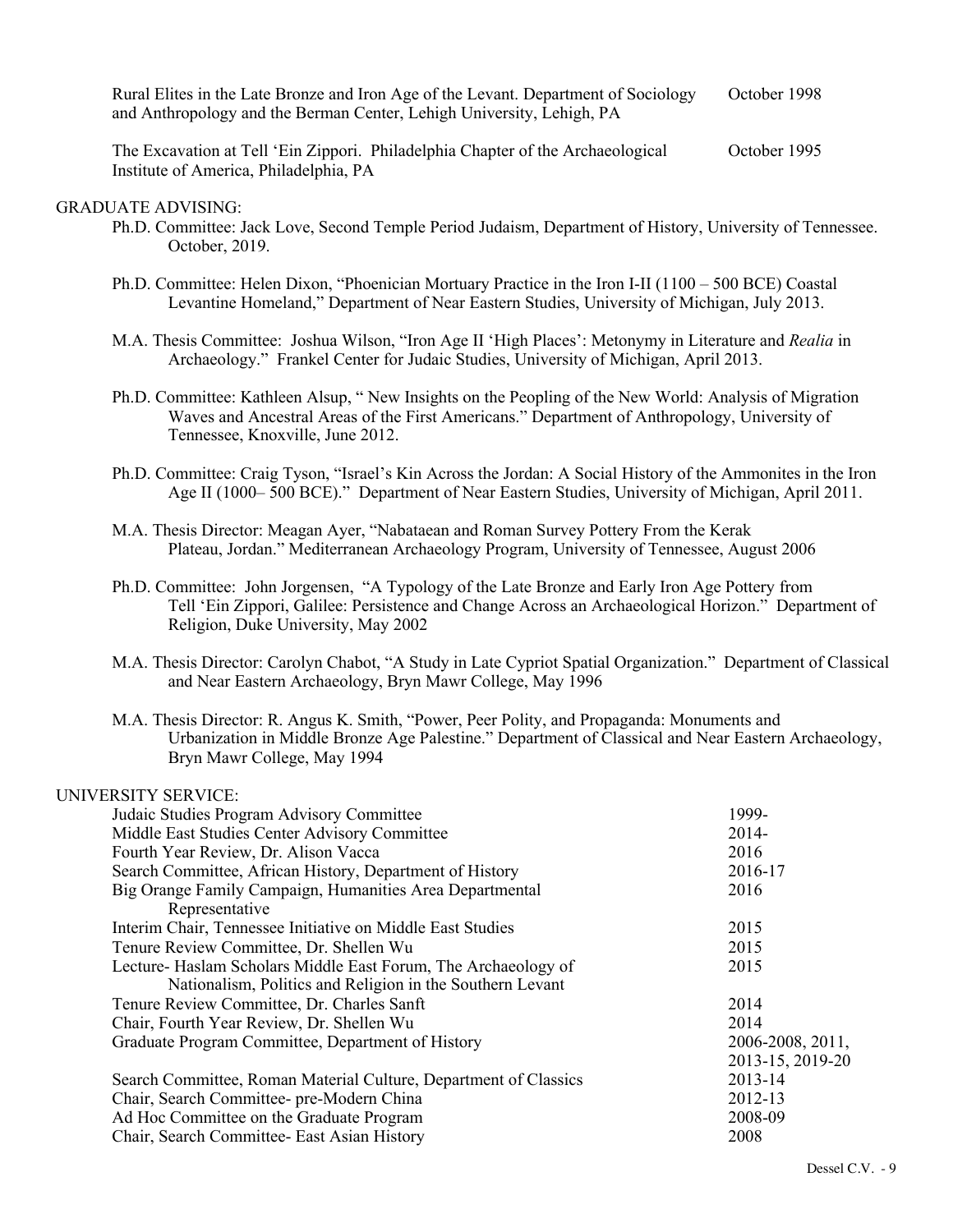| Head's Advisory Committee, Department of History                                          | 2002-03, 2007-08,       |
|-------------------------------------------------------------------------------------------|-------------------------|
|                                                                                           | 2008-09, 2015-16        |
| <b>Cultures and Civilizations General Education Committee</b>                             | 2008-2009               |
| Acting Head, Steinfeld Program in Judaic Studies                                          | 2002, 2007              |
| Search Committee-Department Head, Department of History                                   | 2007                    |
| Search Committee-Japanese History, Department of History                                  | 2006                    |
| Faculty Advisor, UT Hillel                                                                | $2005 - 2008$           |
| Academic Advisor, College of Arts and Sciences Advising Center                            | $2003 - 2005$           |
| Chair, Undergraduate Program Committee, Department of History                             | $2001 - 2006$           |
| Undergraduate Program Committee, Department of History                                    | $2000 - 2001$ , 2012-13 |
| Lecture: The Value of Overseas Academic Programs: The Sepphoris                           | September, 2000         |
| Regional Project. University of Tennessee College of Arts and Sciences, Board of Visitors |                         |
| Department of History, Lecture Committee                                                  | $2000 - 2006$           |
| PROFESSIONAL SERVICE:                                                                     |                         |
| President, Albright Institute of Archaeological Research, Jerusalem                       | 2019-2021               |
| Vice President, Albright Institute of Archaeological Research, Jerusalem                  | 2012-18                 |
| Acting President, Albright Institute of Archaeological Research, Jerusalem                | 2012-13                 |
| Treasurer, Albright Institute of Archaeological Research, Jerusalem                       | 2006-2012               |
| Secretary, Albright Institute of Archaeological Research, Jerusalem                       | 2003-2006               |
| Panel Chair, Jews in Eastern Europe. Association for the Study of                         | April 2002              |
| Nationalism, Harriman Institute, Columbia University.                                     |                         |
| Steering Committee, Session on Archaeological Excavations and Discoveries,                | $2001 - 2008$           |
| Society for Biblical Literature                                                           |                         |
| Board of Trustees, Albright Institute of Archaeological Research, Jerusalem               | $2000 -$                |
| Fellowship Committee, Albright Institute of Archaeological Research, Jerusalem            | 2000-2005               |
| Editorial Board: Near Eastern Archaeologist                                               | 1997-2000               |
| Editorial Board: Biblical Archaeologist                                                   | 1994-1997               |

*Oriental Research*, *Near Eastern Archaeology*, Oxford University Press, KTAV Press, Jewish Publication Society.

• Grants reviewed: Israel Science Foundation, Kimmel Center for Archaeological Science – The Weitzmann Institute for Science, Killiam Award - Canada Arts Council, Swiss National Science Foundation

# COMMUNITY SERVICE:

| Lecture: The Temples of Tell Tayinat and Connections to Ancient Israel,           | March, 2105    |
|-----------------------------------------------------------------------------------|----------------|
| Beth Israel Congregation Spotlight Series, Ann Arbor MI                           |                |
| Lecture: The Synagogue & Contemporary Jewish Life: Modi'in to Modernity,          | October, 2014  |
| UT Faculty Lecture Series, Arnstein Jewish Community Center, Knoxville, TN        |                |
| Lecture: Did the Exodus Occur? Ann Arbor Reconstructionist Havurah,               | April 2010     |
| Ann Arbor MI                                                                      |                |
| Lecture: Archaeology of Jerusalem and Beth Shan, Knoxville Jewish Alliance        | September 2005 |
| Presenter: Biblical Archaeology, Jewish Youth Education Conference, Knoxville, TN | January 2005   |
| Lecture & Tour: Egyptology Wing-McClung Museum, University of Tennessee           | October 2002   |
| First United Methodist Church, Crossville, TN                                     |                |
| Lecture: The Settlement of the Israelites, Crossville United Methodist Church.    | March 2002     |
| Lecture: The Israeli/Arab Conflict in the Middle East, Maryville Friends          | March 2002     |
| Docent Training on Iranian Archaeology for "Iranian Pottery from                  | February 2002  |
| The Sackler Gallery" exhibit, McClung Museum, University of Tennessee             |                |
| Panel Discussion, The Current Situation in Central Asia and the Middle East.      | December 2001  |
| Department of History, Borders Bookstore Knoxville, TN                            |                |
| Teacher: Adult Education Course, The Current Situation in the Middle East.        | Fall 2001      |
| Heska Amuna Synagogue, Knoxville TN                                               |                |
| Lecture: The Origins of the Israelites (2 parts). First Presbyterian Church,      | April 2001     |
| Knoxville, TN                                                                     |                |